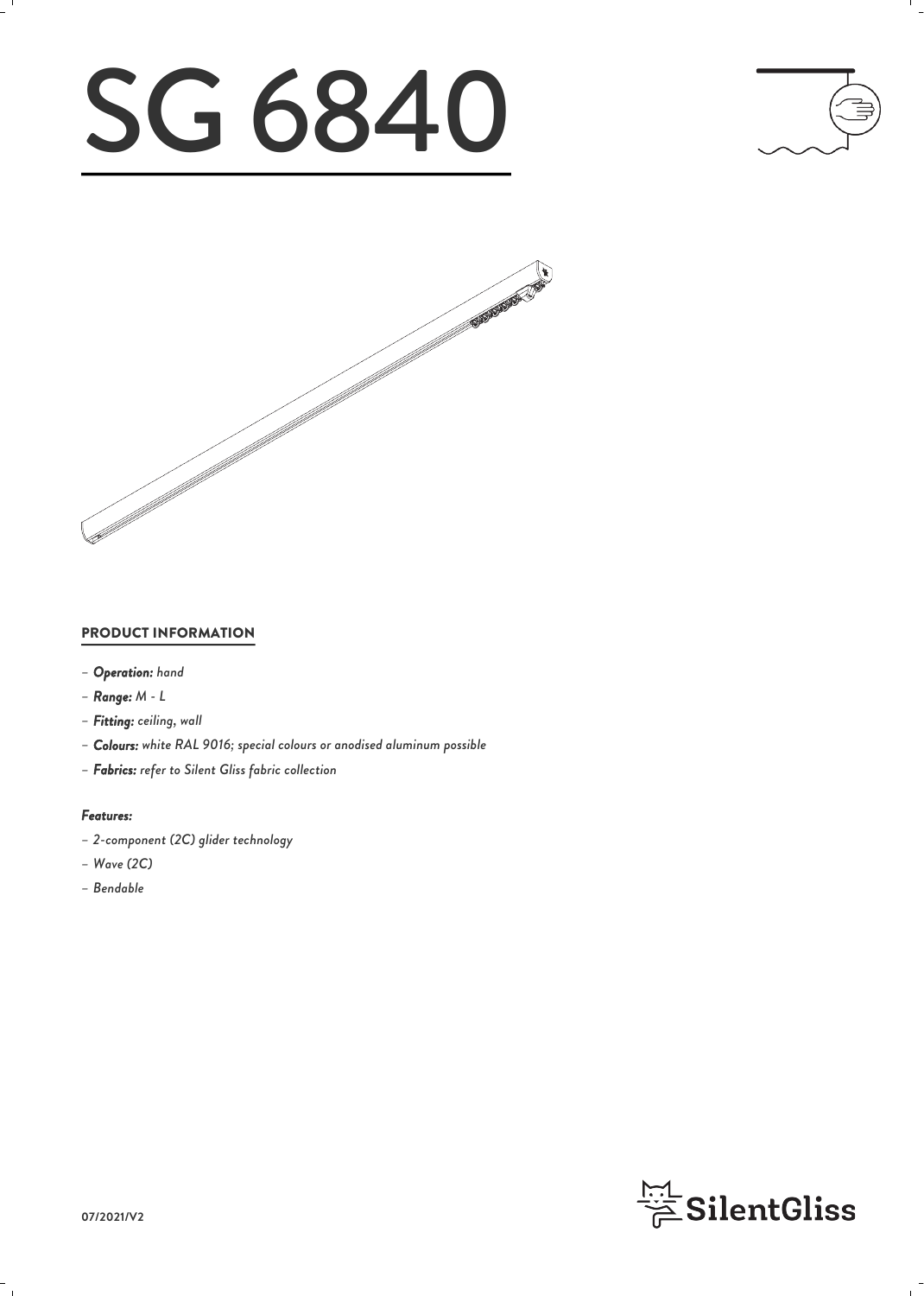# SYSTEM SPECIFICATIONS



**Profile and bending information**

**MEASURE** 









**C. SPECIFICATION** Silent Gliss S

*Silent Gliss SG 6840 Hand Operated Curtain Track System. Comprises aluminium profile SG 3841 available in anodised silver aluminium or powder coated in white / matt white / anodic grey / antique bronze / charcoal. Supplied as standard with 2C gliders SG 11300 at 14/m, 2 end covers 3842 and 2 end stops SG 6065. Top fixed with clamp SG 3825 at max. 500mm* TEXT *centres. Optional top fix bracket SG 3826 / SG3832. Wall fix with SG Smart Fix brackets SG 11201-11205 and SG 3826 or SG 3832 / SG Square Smart Fix brackets SG 11210-11215 and SG 3826 or SG 3832 / SG Universal Smart Fix brackets SG 11154-11156. Silent Gliss Wave option is available using 60mm glider cord 11303 / 80mm glider cord 11302.*

# FITTING

**A. FITTING**  $F_c$ INFORMATION

*For detailed fitting information, visit the Silent Gliss website.*

Fixing points 100 max.500  $max 500$  $100$ 

Waverley Contract and Supply Limited, Rowan House, Guildford Road Trading Estate, Farnham, GU9 9PZ Website waverley.co.uk Tel 01252 737973 Email sales@waverley.co.uk

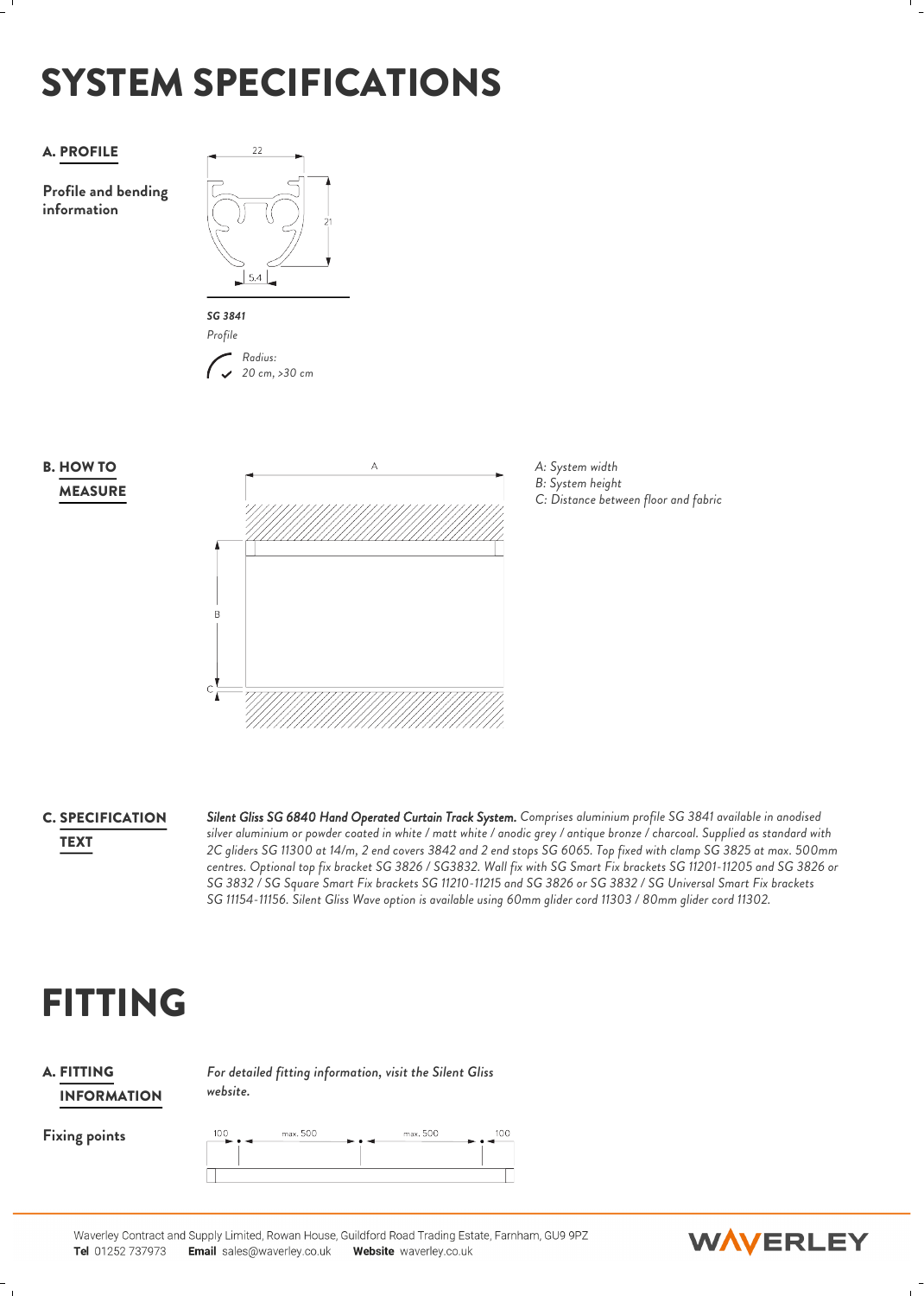#### B. CEILING FITTING

#### **Clamp SG 3825**





*SG 3825 Clamp*







*SG 3826 Bracket*

**Bracket SG 3832**





*SG 3832 Bracket*

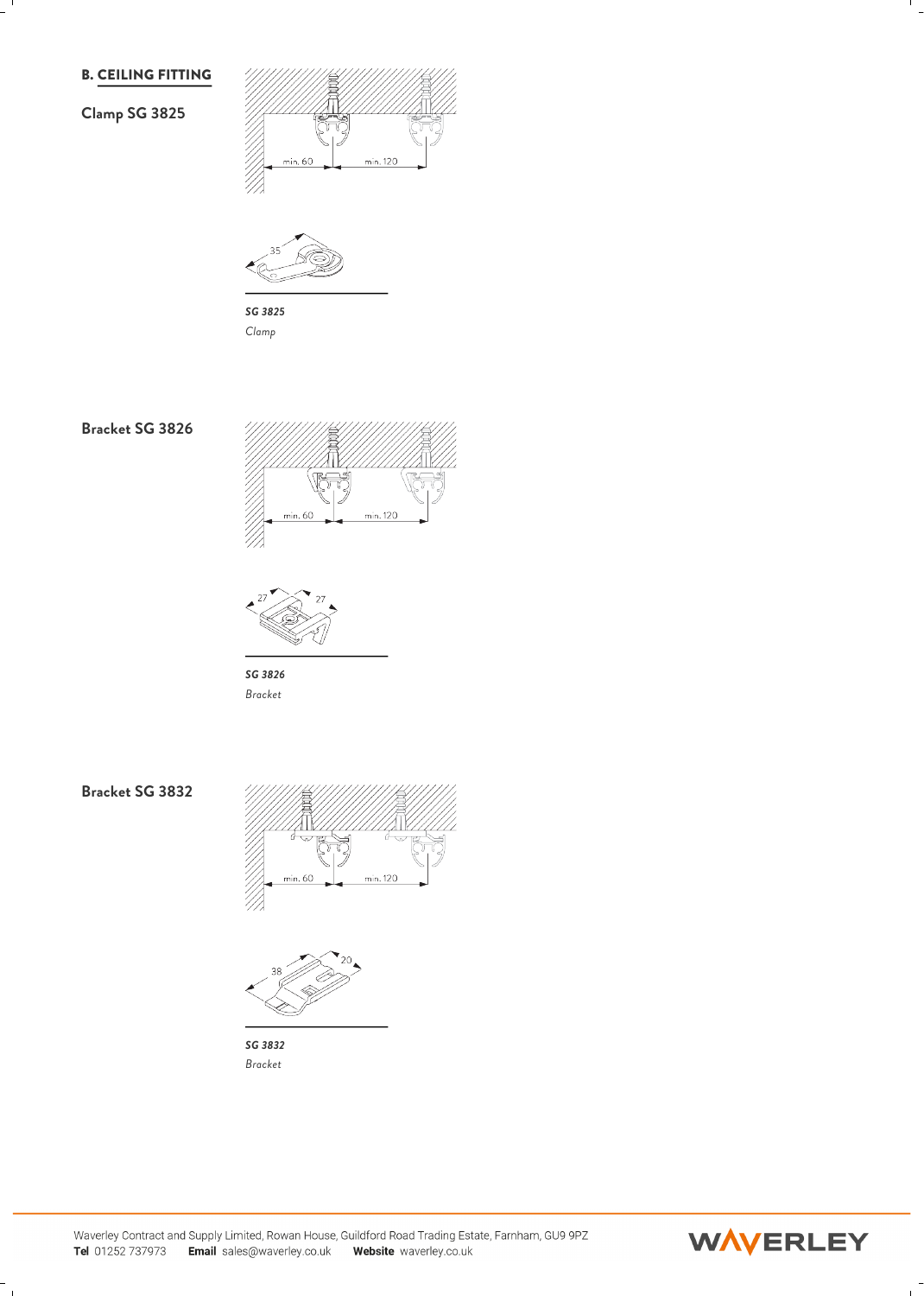C. WALL FITTING

**Smart Fix**



*Smart Fix SG 11200 - SG 11205 and bracket SG 3826: Screw SG 10492 (M4x8) needed.*



*Square Smart Fix SG 11210 - SG 11215 and bracket SG 3826: Screw SG 10492 (M4x8) needed.*



*Universal Smart Fix SG 11154 - SG 11156 and bracket SG 3826:*

*Screw SG 10277 (M4x12) needed.*



*Smart Fix SG 11200 - SG 11205 and bracket SG 3832: Screw SG 10492 (M4x8) needed.*



*Square Smart Fix SG 11210 - SG 11215 and bracket SG 3832: Screw SG 10492 (M4x8) needed.*

| <b>Smart Fix</b>    | X mm (SG 3826 / SG 3825) | X mm (SG 3832) |
|---------------------|--------------------------|----------------|
| SG 11200 / SG 11210 | 52                       |                |
|                     |                          | 70             |
| SG 11201 / SG 11211 | 72                       | 90             |
| SG 11202 / SG 11212 | 92                       | 110            |
| SG 11203 / SG 11213 | 112                      | 130            |
| SG 11204 / SG 11214 | 142                      | 160            |
| SG 11205 / SG 11215 | 192                      | 210            |
| SG 11154            | 102-130                  | 120-148        |
| SG 11155            | 132-160                  | 150-178        |

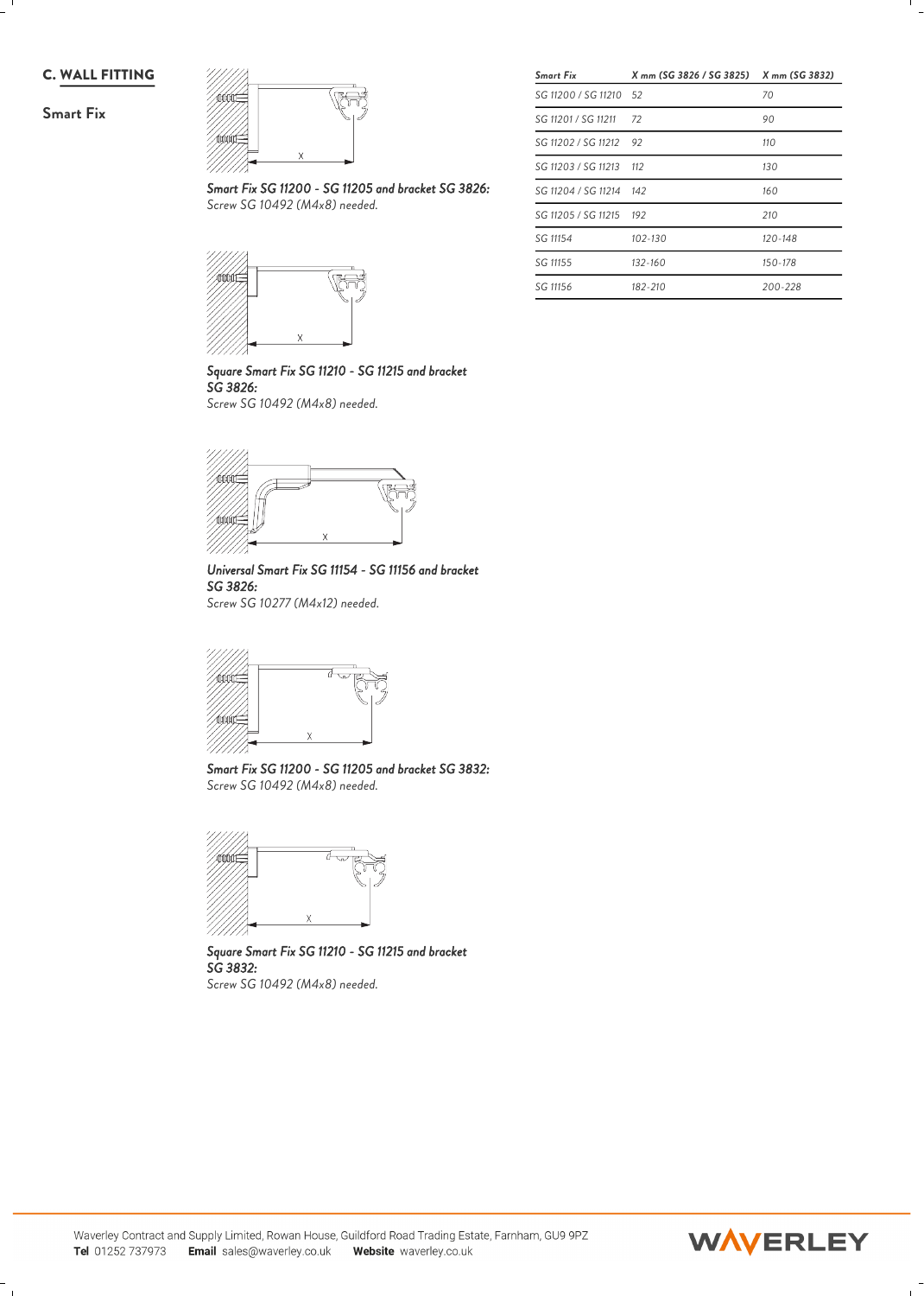

*Universal Smart Fix SG 11154 - SG 11156 and bracket SG 3832: Screw SG 10407 (M4x10) needed.*



*Smart Fix SG 11200 - SG 11205 and clamp SG 3825: Screw SG 10074 (M4x8) needed.*



*Square Smart Fix SG 11210 - SG 11215 and clamp SG 3825:*

*Screw SG 10074 (M4x8) needed.*



*Universal Smart Fix SG 11154 - SG 11156 and clamp SG 3825: Screw SG 11158 (M4x12) needed.*



*SG 3825*



*Clamp Bracket*



*SG 3826 Bracket*



*SG 10277 Pan head screw M4x12 Pan head screw M4x10*



*SG 10407 SG 10492*



*SG 3832 SG 10074 Countersunk head screw M4x8*



*Pan head screw M4x8 Countersunk head screw SG 11158 M4x12*

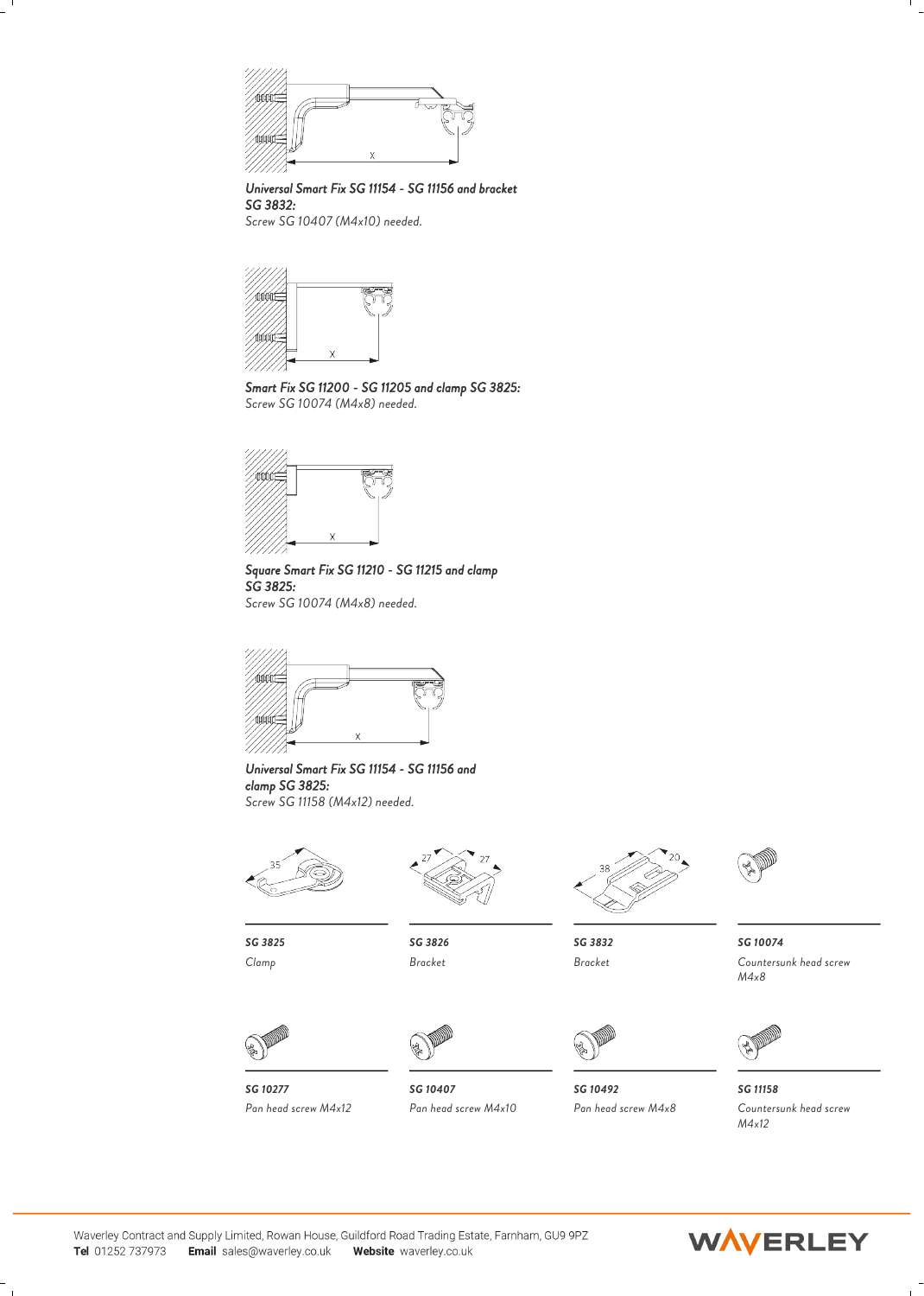

*SG 11200 SG 11201 Smart Fix 60 mm*





*SG 11202 SG 11203 Smart Fix 100 mm Smart Fix 120 mm*



*SG 11204*



*Smart Fix 150 mm*



*Smart Fix 80 mm*

*SG 11205* Square Smart Fix 60 mm



*SG 11210 SG 11211 Square Smart Fix 60 mm Square Smart Fix 80 mm*



*SG 11214 SG 11215*



*SG 11212*







*SG 11213 Square Smart Fix 120 mm Square Smart Fix 150 mm Square Smart Fix 200 mm*



*SG 11154*



*Universal Smart Fix 120 mm Universal Smart Fix 150 mm Universal Smart Fix 200 mm*



*SG 11155 SG 11156*

#### **Bracket SG 3836**







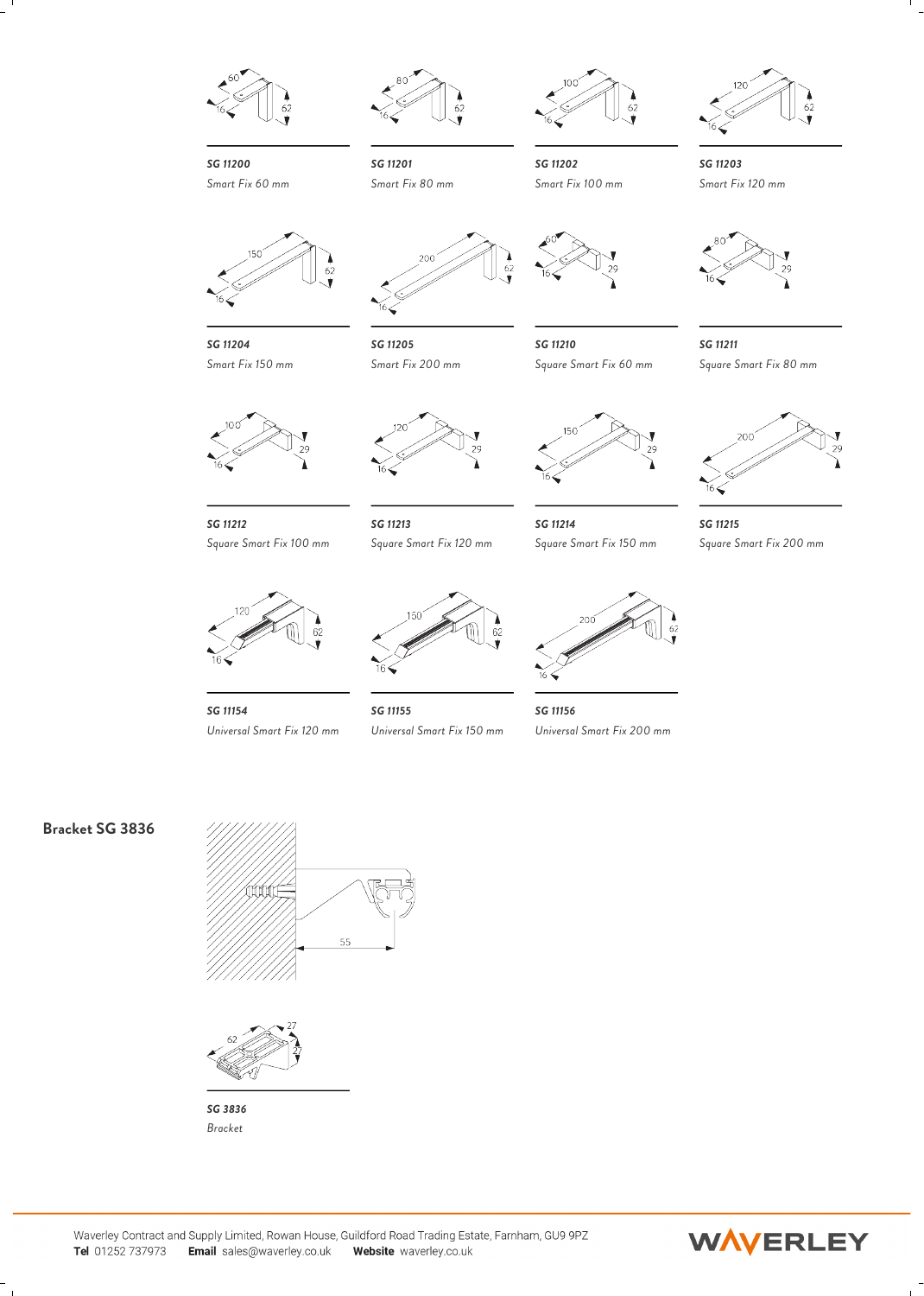## SYSTEM OPTIONS

A. WAVE



SG 11295 SG 11302

*Standard components:*

- 
- 





SG 2255



P. W. O.

SG 6365



SG 6366

SG 10075



SG 10430-34 SG 11303

*– SG 11295 End stop – SG 11302 Wave 2C glider cord 80 mm Optional components (min. radius: >30 cm):* Standard components:<br>- SG 11295 End stop<br>- SG 11302 Wave 2C glider cord 80 mm<br>- SG 2255 Brake<br>- SG 6099 Wave roller cord 80 mm<br>- SG 6364 Wave extension<br>- SG 6365 Wave hanger<br>- SG 6365 Wave hanger<br>- SG 6366 Wave carrier for Standard components:<br>- SG 11295 End stop<br>- SG 6099 Wave 2C glider cord 80 mm<br>- SG 6099 Wave roller cord 80 mm<br>- SG 6099 Wave roller cord 80 mm<br>- SG 6365 Wave extension<br>- SG 6365 Wave tanger<br>- SG 6366 Wave carrier for draw Standard components:<br>- SG 11295 End stop<br>- SG 11302 Wave 2C glider cord 80 mm<br>- SG 2255 Brake<br>- SG 6099 Wave roller cord 80 mm<br>- SG 6364 Wave extension<br>- SG 6365 Wave hanger<br>- SG 6365 Wave hanger<br>- SG 6366 Wave carrier for *Standard components:*<br> *– SG 11295 End stop*<br> *– SG 11302 Wave 2C glider cord 80 mm*<br> *– SG 2255 Brake*<br> *– SG 6099 Wave roller cord 80 mm*<br> *– SG 6364 Wave extension*<br> *– SG 6365 Wave hanger*<br> *– SG 6366 Wave carrier for Standard components:*<br> *– SG 11295 End stop*<br> *– SG 11302 Wave 2C glider cord 80 mm*<br> *– SG 2255 Brake*<br> *– SG 6099 Wave roller cord 80 mm*<br> *– SG 6364 Wave extension*<br> *– SG 6365 Wave hanger*<br> *– SG 6366 Wave carrier for* Standard components:<br> *– SG 11295 End stop*<br> *– SG 11302 Wave 2C glider cord 80 mm*<br> *– SG 2255 Brake*<br> *– SG 6099 Wave roller cord 80 mm*<br> *– SG 6364 Wave extension*<br> *– SG 6365 Wave hanger*<br> *– SG 6365 Wave hanger*<br> *– S* 3tandard components:<br>- SG 11295 End stop<br>- SG 11302 Wave 2C glider cord 80 mm<br>- SG 2255 Brake<br>- SG 6099 Wave roller cord 80 mm<br>- SG 6364 Wave extension<br>- SG 6365 Wave hanger<br>- SG 6366 Wave carrier for draw rod<br>- SG 11303 W Optional components (min. radius: >30 cm):<br>- SG 2255 Brake<br>- SG 6099 Wave roller cord 80 mm<br>- SG 6364 Wave extension<br>- SG 6365 Wave hanger<br>- SG 6366 Wave carrier for draw rod<br>- SG 10430-34 Draw rod<br>- SG 11303 Wave 2C glide Optional components (min. radius: >30 cm):<br>- SG 2255 Brake<br>- SG 6099 Wave roller cord 80 mm<br>- SG 6364 Wave extension<br>- SG 6365 Wave hanger<br>- SG 6366 Wave carrier for draw rod<br>- SG 10430-34 Draw rod<br>- SG 11303 Wave 2C glide

- 
- 
- 
- 
- 
- 
- *–* SG 2255 Brake<br>
 SG 6099 Wave roller cord 80 mm<br>
 SG 6364 Wave extension<br>
 SG 6365 Wave hanger<br>
 SG 6366 Wave carrier for draw rod<br>
 SG 10430-34 Draw rod<br>
 SG 11303 Wave 2C glider cord 60 mm<br>
 SG 11303 Wave 2C gl *–* SG 6099 Wave roller cord 80 mm<br>– SG 6364 Wave extension<br>– SG 6365 Wave hanger<br>– SG 6366 Wave carrier for draw rod<br>– SG 10430-34 Draw rod<br>– SG 11303 Wave 2C glider cord 60 mm<br>– SG 11303 Wave 2C glider cord 60 mm<br>– SG 35 *–* SG 6364 Wave extension<br>
– SG 6365 Wave extension<br>
– SG 6365 Wave earrier for draw rod<br>
– SG 10430-34 Draw rod<br>
– SG 11303 Wave 2C glider cord 60 mm<br>
– SG 11303 Wave 2C glider cord 60 mm<br>
– SG 13582 Hook<br>
– SG 6349 Wave



SG 10076

*Curtain components:*

- 
- 
- 
- 
- 

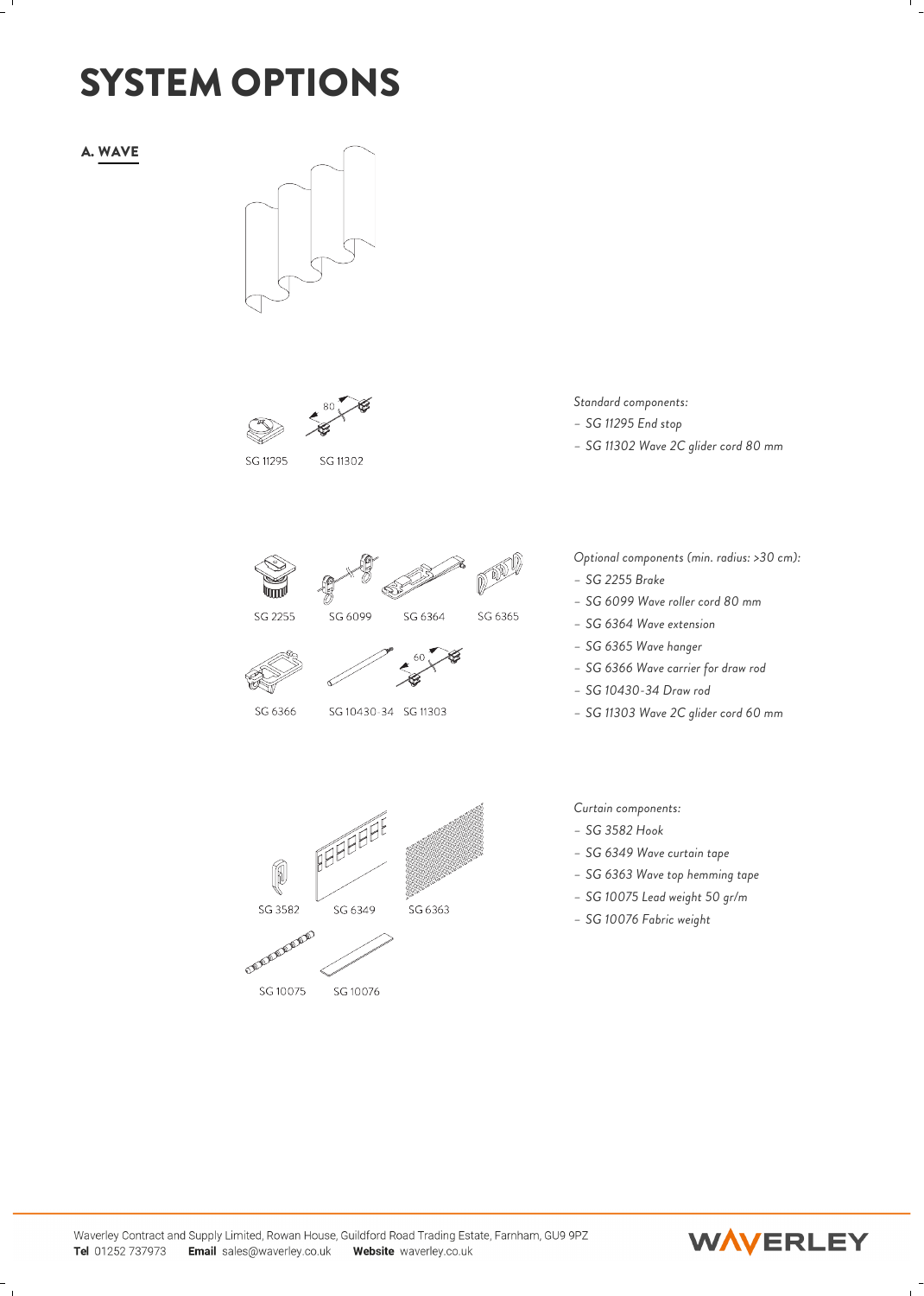Wave stack depth - 2C glider cord (standard components)



A = Stack depth  $B =$  Stack size

C = Min. distance

| 2C Glider cord<br>SG 11302 | Pockets between<br>hooks | Approx. curtain<br>fullness | Stack depth | Stack size<br>$B^*$       | Min distance |
|----------------------------|--------------------------|-----------------------------|-------------|---------------------------|--------------|
| 80                         | 6                        | ~2.1                        | 140         | 180 per metre<br>of track | 90           |
| 80                         |                          | ~2.3                        | 160         | 180 per metre<br>of track | 100          |

| 2C Glider cord<br>SG 11303 | Pockets between<br>hooks | Approx. curtain<br>fullness | Stack depth | Stack size<br>$B^*$       | Min distance |
|----------------------------|--------------------------|-----------------------------|-------------|---------------------------|--------------|
| 60                         |                          | ~2.1                        | 100         | 230 per metre<br>of track | 70           |
| 60                         |                          | ~2.3                        | 120         | 230 per metre<br>of track | 80           |

*\*Stack size B when using optional extension arm SG 6364 increases by 95 mm per curtain stack!*

## GENERAL NOTES

#### *Dimensions*

- *– Measurements are in mm except where indicated.*
- *– Max. kg relates to fabric incl. accessories.*
- *– Stack size depends on curtain make-up and fabric thickness.*
- *– Distance between gliders max. 80 mm / distance between rollers max. 100 mm.*
- *– Recommended distance floor / fabric: 20 mm.*
- *– In order to determine system height (B), the smallest room height must be taken into account.*

#### *Fitting*

- *– Installation by qualified fitter only.*
- *– Number of brackets and fitting positions / fixing points vary depending on fitting surface, system weight, fabric make-up, screw / fixing type and obstacles. – Must. Rg relates to Jubric Incit, accessories.*<br>- Stack size depends on curtain make-up and fabric thickness.<br>- Distance between gliders max. 80 mm / distance between rollers max. 100 mm.<br>- Recommended distance floor /
- *– Qualified fitter must use appropriate screws / fixings for each situation.*
- *– Profile lip if applicable to be installed to room side.*

#### *Child Safety*

- 
- 

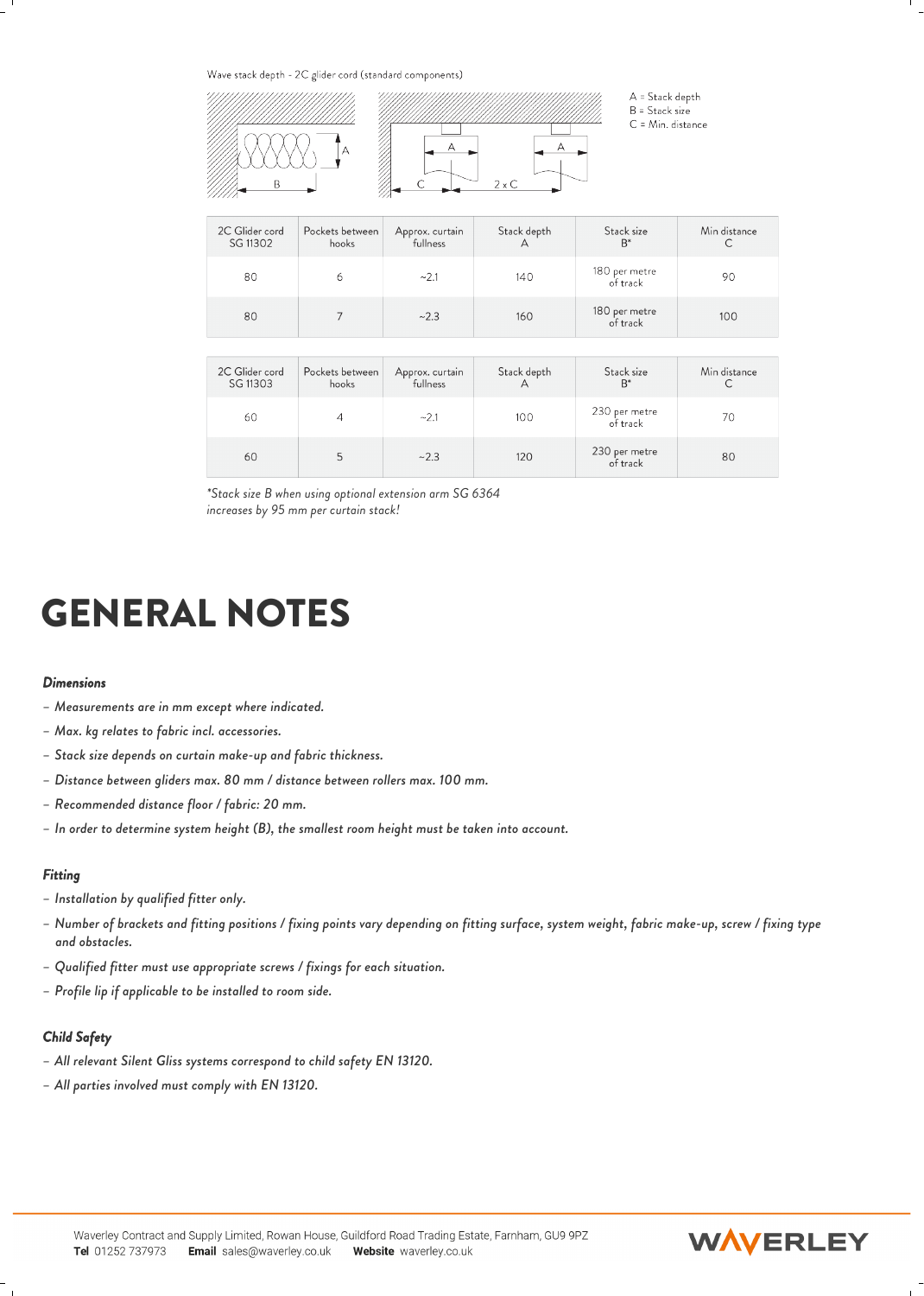# PARTS

#### A. STANDARD PARTS



*Clamp*



*SG 3841 Profile*



*SG 3842 End cover*

*SG 6065 End stop*



*SG 11300 2C glider*



*Brake*

*SG 3582 Hook*

*SG 3599 Hook*

*SG 3802*

*SG 3826 Bracket*

*SG 3832 Bracket*

*Bracket*

*SG 6053 Spring stop*

*SG 6064 End stop*

*Connection bridge*





























*Wave roller cord 80 mm*





*Roller*



*SG 6349*

*Wave curtain tape*

#### *SG 6363*

*Wave top hemming tape*



#### *SG 6364*

*Wave extension*

## *SG 6365*

*Wave hanger*



#### *SG 6366*

*Wave carrier for draw rod*



#### *SG 10074*

*Countersunk head screw M4x8*

#### *SG 10075*

*Lead weight 50 g/m*



#### *SG 10076*

*Fabric weight*

## *SG 10277*

*Pan head screw M4x12*

#### *SG 10407*

*Pan head screw M4x10*

#### *SG 10430*

## *SG 10431*

*Draw rod 75 cm*

*Draw rod 100 cm*



#### *SG 10433*

*Draw rod 125 cm*



Waverley Contract and Supply Limited, Rowan House, Guildford Road Trading Estate, Farnham, GU9 9PZ Tel 01252 737973 Email sales@waverley.co.uk Website waverley.co.uk



**SG 3836**<br>Bracket<br>Bracket

*SG 6086 Spring stop*



*Roller*

*SG 6098*

*Roller*

*SG 6099*

*SG 10432*

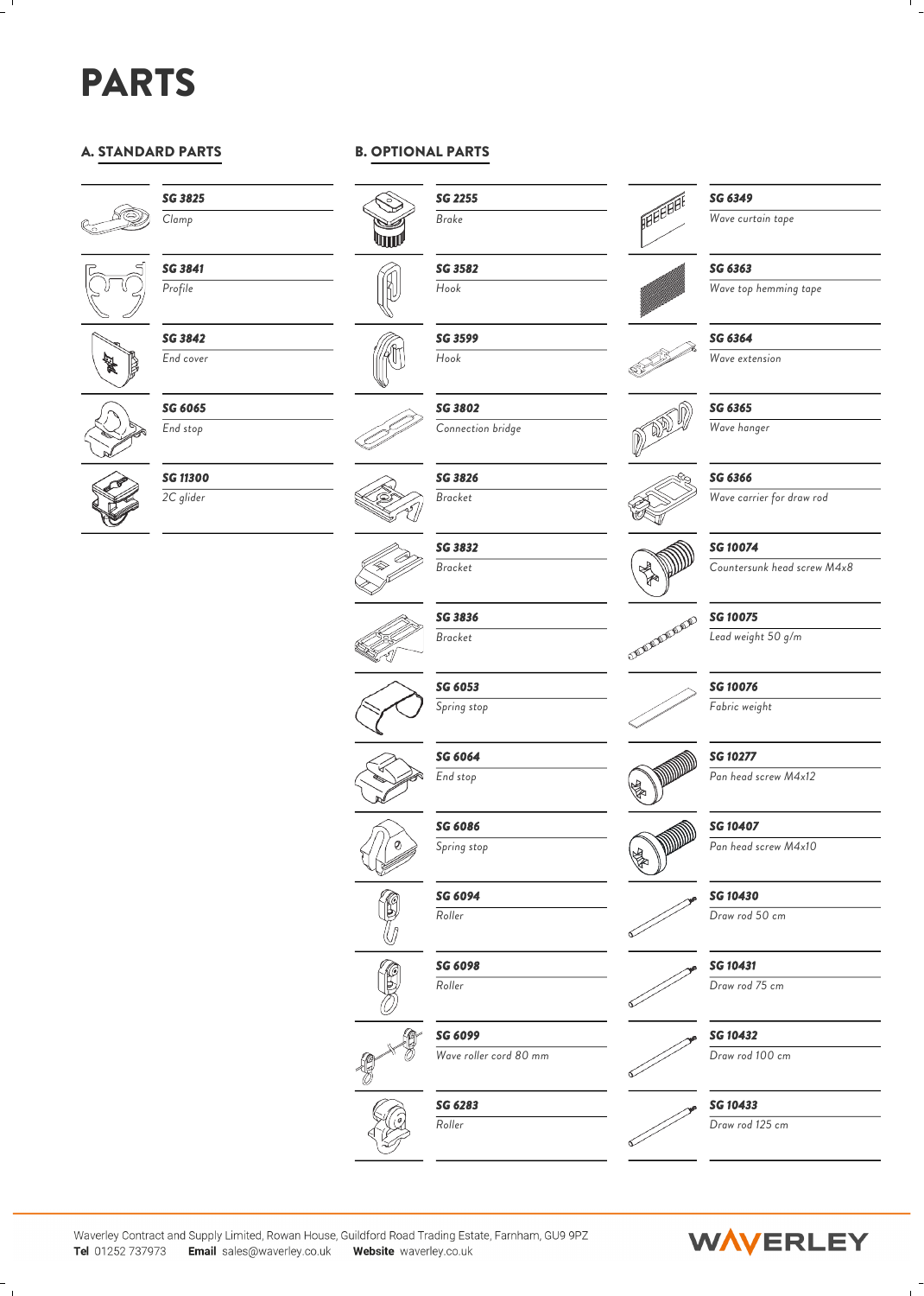

### *SG 10434*



*SG 10492 Pan head screw M4x8*

*SG 11154 Universal Smart Fix 120 mm*

*SG 11155 Universal Smart Fix 150 mm*

*SG 11156 Universal Smart Fix 200 mm*

*SG 11158 Countersunk head screw M4x12*

*SG 11200 Smart Fix 60 mm Wave 2C glider cord 80 mm*

*SG 11201 Smart Fix 80 mm*

*SG 11202 Smart Fix 100 mm*

> *SG 11203 Smart Fix 120 mm*

*SG 11204 Smart Fix 150 mm*



*SG 11205*

*Smart Fix 200 mm*

#### *SG 11210 Square Smart Fix 60 mm*

*SG 11211*

*Square Smart Fix 80 mm*

$$
\overline{\text{SG 11212}}
$$

*Draw rod 150 cm Square Smart Fix 100 mm*

*Square Smart Fix 120 mm*

*SG 11214 Square Smart Fix 150 mm*

*SG 11213*

*SG 11215 Square Smart Fix 200 mm*

*SG 11295 End stop*



*SG 11301 2C glider on strip*

*SG 11302*



```
SG 11303
Wave 2C glider cord 60 mm
```
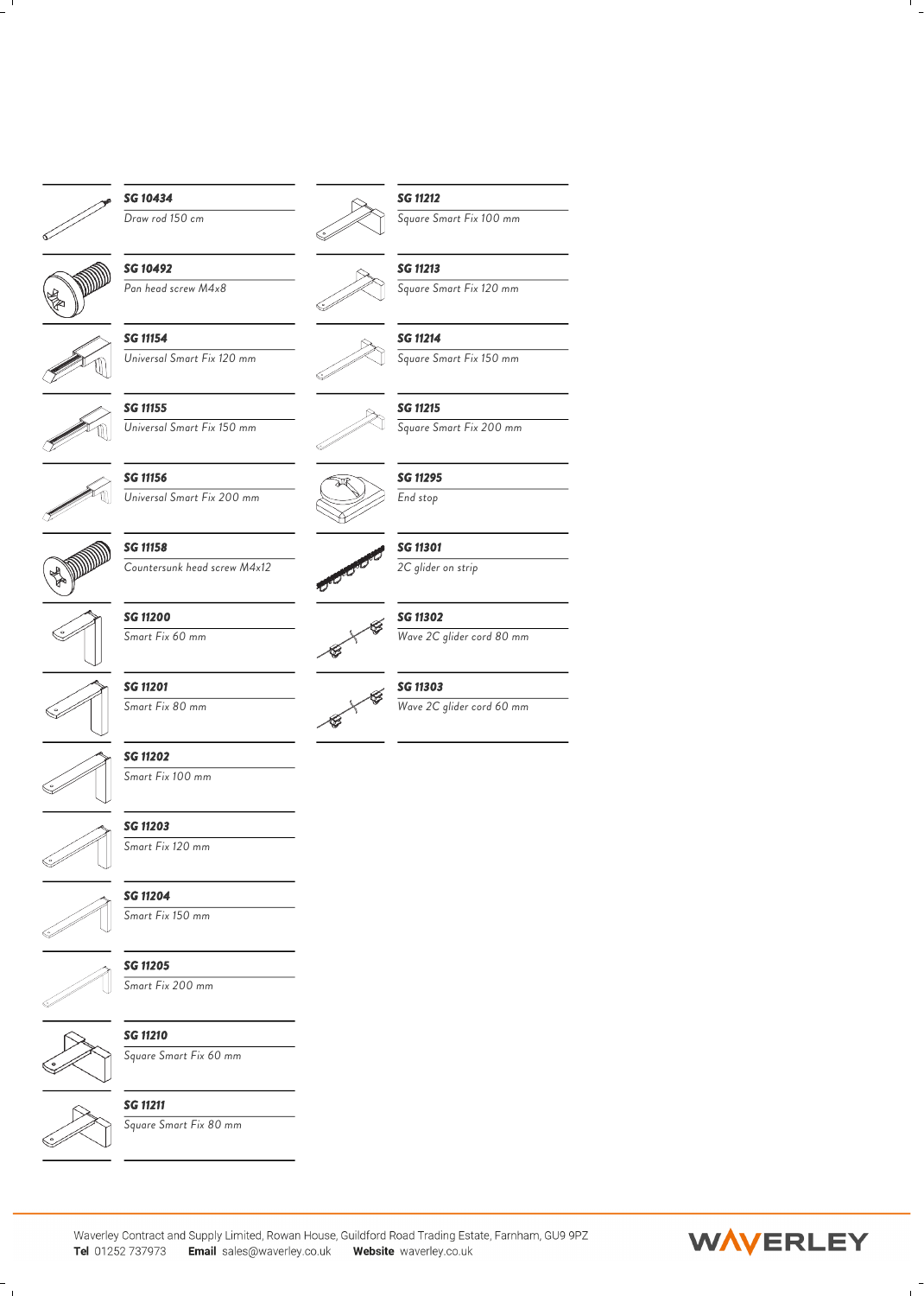